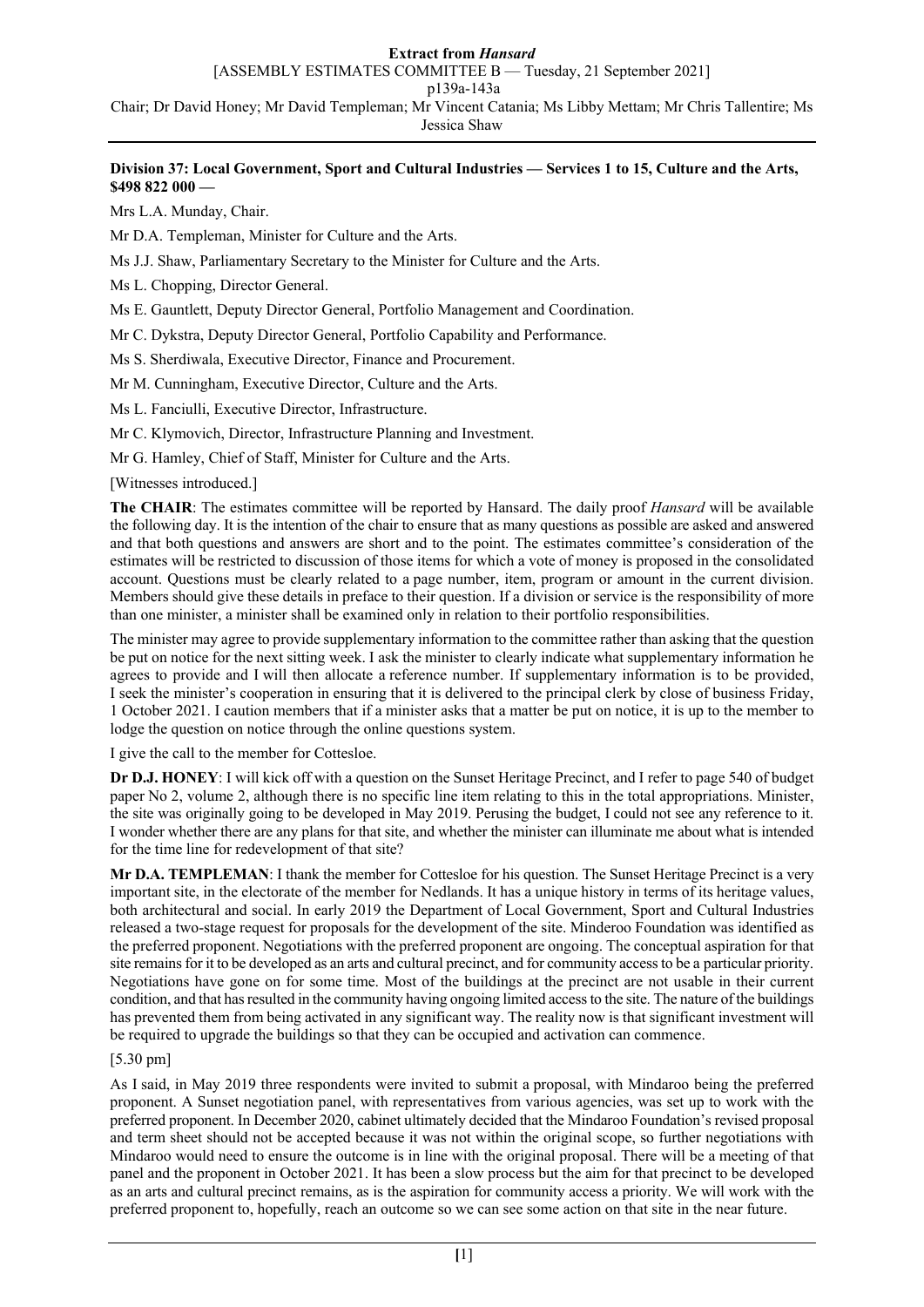#### **Extract from** *Hansard* [ASSEMBLY ESTIMATES COMMITTEE B — Tuesday, 21 September 2021] p139a-143a Chair; Dr David Honey; Mr David Templeman; Mr Vincent Catania; Ms Libby Mettam; Mr Chris Tallentire; Ms Jessica Shaw

**Dr D.J. HONEY**: No pun intended—perhaps a little bit—but is there a sunset clause on that preferred proponent status? **Mr D.A. TEMPLEMAN**: Good pun; you will get your spot in one of those comedy stores down in Northbridge!

No, but I will be honest with the member. I think we need to move this along as soon as possible. It is a great asset and it has huge potential. I want to see it moved on. The director general knows that that is an aspiration we have for this site. Hopefully, with the preferred proponent, through the next meeting, we can land on an appropriate outcome to see that activated.

**Dr D.J. HONEY**: Thank you very much.

**Mr V.A. CATANIA**: My history is that I worked for Hon Nick Griffiths, who was the Minister for Housing when he was trying to work a way forward. I know he has a sunset clause on it, but is there a time frame to resolve it because it is a fantastic parcel of land that should be utilised to its full potential? It has a lot of history—some good, some bad—but there needs to be a time when we can move forward and redevelop it or do something with it.

**Mr D.A. TEMPLEMAN**: Yes. That is why I think the aspiration for there to be an arts and cultural precinct with community access as the priority is a good aspiration for that site. I am hoping that we will be able to settle with the proponent imminently so that some action can commence as soon as possible and, hopefully, early next year we will see progress. We have to remember that part of the buildings are already activated and are being used for a variety of things. I think we have a film-making entity, Minderoo has some footprint and a couple of other enterprises are there. In my view, it has to be a place that is highly activated and attractive for people to visit. The grounds around those heritage buildings are spectacular and the access to the river has huge potential. There used to be a boat contact with that site in the early days. It is on a prime site on the river and it avails itself to high-value community use that is highly interactive and of a cultural and arts nature—as soon as we can.

**Mr V.A. CATANIA**: If my memory serves me correctly, there are some parcels of land that can be sold on there— I do not know whether they have been sold—that can be developed into housing to offset some of those costs that the government may have.

**Mr D.A. TEMPLEMAN**: It is an A-class reserve. A portion of it was excised some time ago and subsequently, I think a sultan built a substantial home on it. The value of the site is in keeping it intact, maximising the heritage outcomes and adapting those heritage buildings for engaging cultural and arts activity. That is the aspiration and I think that will be good for the residential neighbours in the area. It lends itself to tourism outcomes as well, of course, given its strategic site.

**Mr V.A. CATANIA**: I refer to page 541 of volume 2, budget paper No 2. Under "Election Commitments" and "Arts Funding" is the line item "2021 Regional Exhibition Touring Boost" with \$2 million each in 2023–24 and 2024–25. What is this fund all about? Can the minister please explain the fund and the regional arts fund of \$4.9 million, which I think was an election commitment.

In terms of arts funding for 2020–21, can the minister explain what this election commitment is all about and why it is in the later years of this government?

**Mr D.A. TEMPLEMAN**: It is already in the budget because it is, essentially, an ongoing election commitment. We originally delivered this in 2017 as an election commitment, so it is a continuation. It is focused on a fund that supports the engagement of regional communities for visual arts in particular. It is a program delivered in partnership by Art on the Move and the Art Gallery of Western Australia. One of the fundamental principles is that we want regional Western Australia to experience both our state art collection, which, of course, is housed in the Art Gallery of Western Australia and other places. We want the state art collection in its various forms to be shared and for people in regional communities to see it. It needs to be in an A-class gallery but some of it can be exhibited in B and C-class galleries. Thankfully, there are a number of those in regional WA. There are some spectacular galleries. I was in Collie only last Wednesday where there is a magnificent gallery. The boost will enable aspects of our state collection to travel on tour to various galleries and collection exhibition places in regional WA.

A program that I think is really good, is when a number of those programs have an opportunity to engage local communities and local artists in those touring exhibitions. It is a wonderful value-adding experience and opportunity for local regional artists. That commitment means that more people in the regions will see high-quality touring exhibition pieces, much of it from Western Australia or from Western Australian artists. If there is an Art on the Move exhibition in the local gallery, it adds to the visitation experience for people who might be visiting that gallery or that town. It also adds to the opportunity for a local community to celebrate artists more broadly. I have to say that regional Western Australia has a remarkable scope of very talented existing and emerging visual artists and other artists of the various genres that those communities should be very proud of. This boost program assists in instilling in people of all ages and experiences the beauty of the arts more broadly in their community. It is a great program.

[5.40 pm]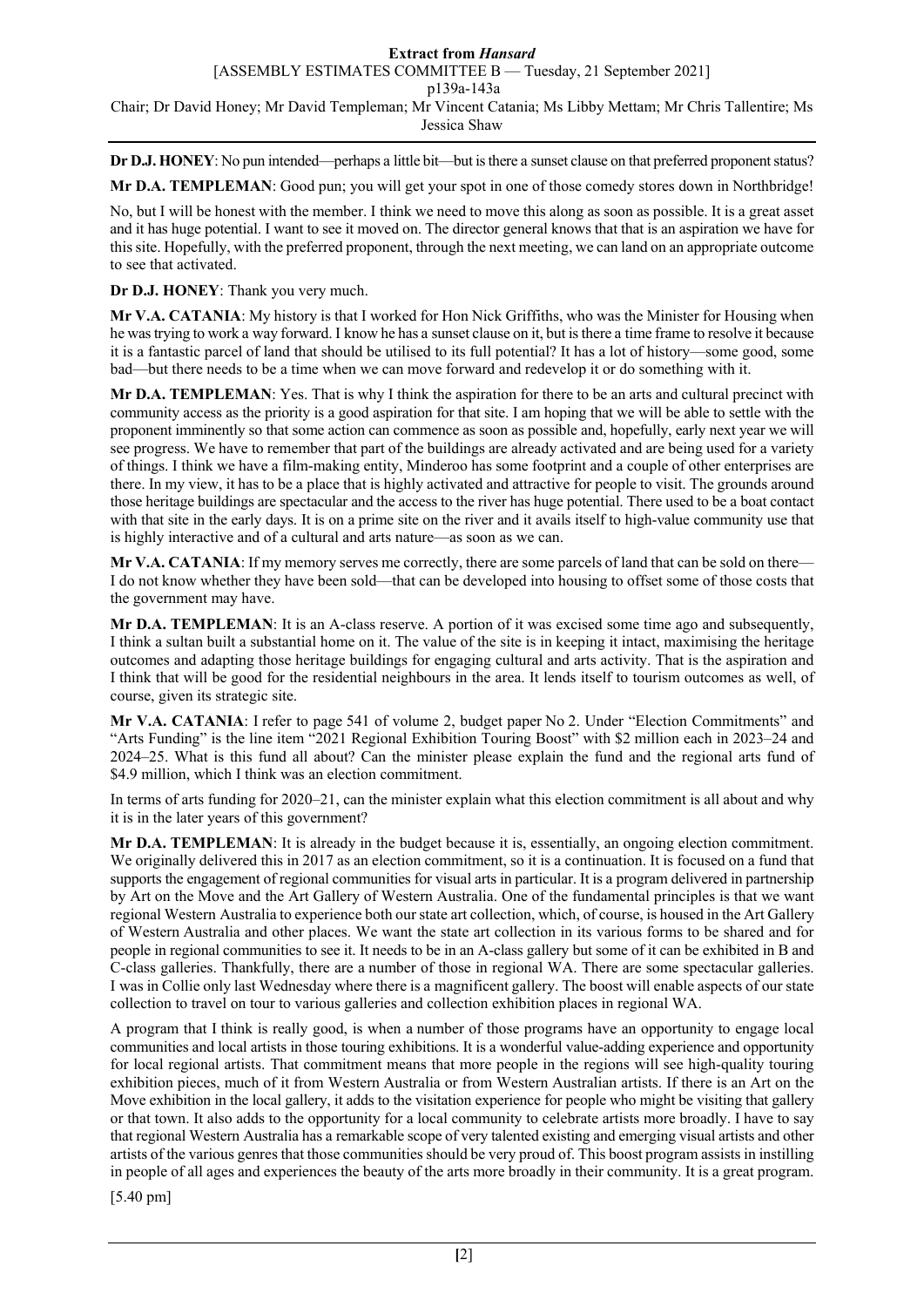## **Extract from** *Hansard*

[ASSEMBLY ESTIMATES COMMITTEE B — Tuesday, 21 September 2021]

p139a-143a

Chair; Dr David Honey; Mr David Templeman; Mr Vincent Catania; Ms Libby Mettam; Mr Chris Tallentire; Ms Jessica Shaw

**Mr V.A. CATANIA**: I have a further question, and I hope to ask a further question under the "Election Commitment" banner. The forward estimate for the Regional Arts and Cultural Investment Program is \$4.9 million. Why is that election commitment only budgeted for in 2024–25? Why has it not been budgeted for sooner?

**Mr D.A. TEMPLEMAN**: This is a funded program. It is valued at approximately \$5 million per annum. It follows the current Regional Arts and Cultural Investment Program that runs from 2019 to 2023 and is funded through royalties for regions and administered by the department. It will be delivered through a combination of strategic partnerships and initiatives, and includes competitive grant funding rounds. The expenditure of \$6.3 million includes support to CircuitWest. It includes \$1.6 million for the Playing WA Multi-year program. That, of course, allowed some of our high-quality performing institutions to tour regional WA, including the West Australian Ballet, the West Australian Symphony Orchestra, Barking Gecko and the West Australian Opera, to name a few. Part of the program included money for Playing WA to support 13 individual performing arts groups to tour regional WA, including Yirra Yaakin Theatre Company, tours for new music and Theatre 180's very successful production of A.B. Facey's *A Fortunate Life*. It included \$1.6 million for the In the House program to support regional performing arts centres, including the Goldfields Art Centre; the Shire of Merredin's Cummins Theatre; Broome Civic Centre; Ravensthorpe Regional Arts Centre; Harvey Recreation Cultural Centre, which is doing some great stuff; and Mandurah Performing Arts Centre. As part of that program, a range of initiatives will be funded. It is a funded program so it is finite. The intention of it is captured on page 561, which extends it by another year.

**Mr V.A. CATANIA**: I have a further question under "Election Commitments". The estimated actual for "Small Commitments" is \$18.958 million. Perhaps by way of supplementary, could the minister provide how many projects have been funded and whether all the projects are complete? Can the minister also provide a list of all those projects.

**Mr D.A. TEMPLEMAN**: Member, most of those projects are listed on page 541 as line items. No; I am misleading the member. I do not want to do that. It is late in the day.

There are a range of projects. By way of supplementary information, I will provide a list of projects and amounts of those projects for that fund.

**The CHAIR**: Does the minister agree to provide the supplementary information; and, if so, state exactly what information will be provided?

**Mr D.A. TEMPLEMAN**: I am going to provide a list and the amount of funding for the "Small Grants" item.

**Mr V.A. CATANIA**: And whether they are complete.

**Mr D.A. TEMPLEMAN**: We will provide the current status.

[*Supplementary Information No B5.*]

**Ms L. METTAM**: I have a further question on arts funding for performing arts centres. I appreciate and understand that the minister will have met with the City of Busselton on its approach to fund the Busselton Entertainment Arts Culture Hub project. I seek the minister's feedback on that project. Does the minister anticipate that the city will be successful in attaining funding for the BEACH project?

**Mr D.A. TEMPLEMAN**: I must admit I am a little disappointed that the member does not support the proposal.

**Ms L. METTAM**: It has been surveyed.

**Mr D.A. TEMPLEMAN**: That is what the community told me.

**Ms L. METTAM**: Fifty-three per cent of the public do not support it.

**Mr D.A. TEMPLEMAN**: I held a community meeting not long ago and they expressed disappointment that their local member does not support the project. That aside, the state government and I, as minister who is strongly supportive of the cultural industries, welcome the decision of the City of Busselton to make a commitment, as it did a week or so ago, in its deliberations. I know that there has been an interesting debate locally with regard to the proposal, but let me say this: there is a strong story to be told with regard to a proposal of this type in Busselton. It has elements that are not the same as those provided through the Margaret River HEART project. It is not the same as that provided currently through the Bunbury Regional Entertainment Centre. I like what the City of Busselton has proposed because it talks about utilising a cultural facility for a broad range of opportunity, including, of course, convention and an economic capacity and capability. I like the fact that it is co-located with the Busselton Repertory Club at the Weld Theatre, which has a lot of history and which I think will celebrate its fiftieth year this year. Community theatre is an important and integral part of the cultural landscape of any community, but particularly regional communities. It is those things that we and the local member should embrace.

Of course, issues around costing and funding are going to be a consideration, but the proposed entity that has now been endorsed by the City of Bunbury in my view ticks a whole range of boxes that will have very important economic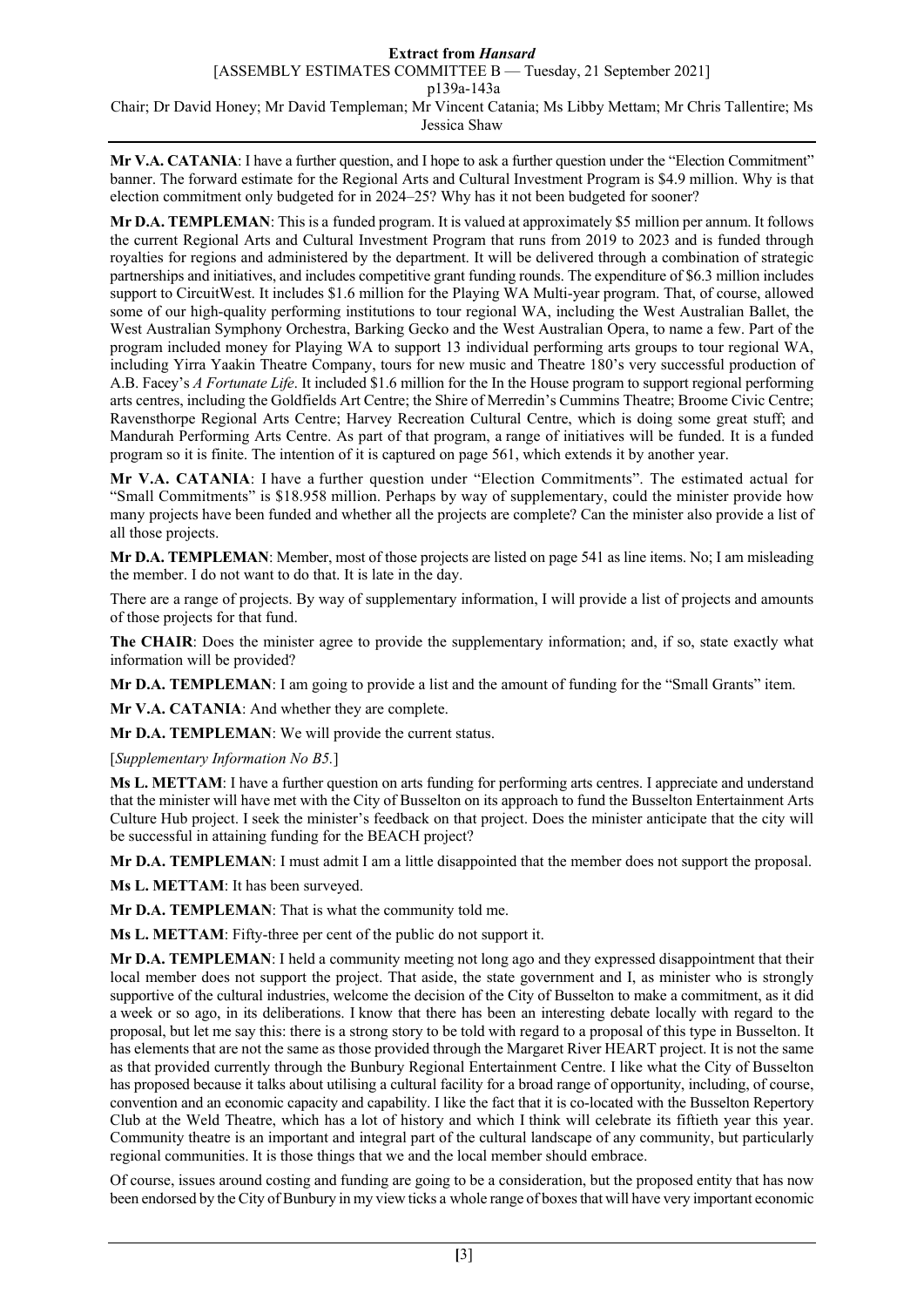#### **Extract from** *Hansard* [ASSEMBLY ESTIMATES COMMITTEE B — Tuesday, 21 September 2021] p139a-143a Chair; Dr David Honey; Mr David Templeman; Mr Vincent Catania; Ms Libby Mettam; Mr Chris Tallentire; Ms Jessica Shaw

benefits for the broader community—the member's community. It will complement the CinefestOZ Film Festival, which I strongly support, endorse and love participating in each year. It will have strong outcomes and benefits for the local tourism economy. It will have strong local benefits for the young people in Busselton and surrounds. We should be saying to them that if they aspire to a career or indeed derive benefit from engaging in culture and artistic endeavours, that that will be good for them in terms their mental and physical health and their health and wellbeing more broadly.

The project ticks all the boxes for me. Obviously, the state government supports it. The state government and the agency that I am proudly a part of will be able to provide a lot of content through our touring support and funded programs that work within the community. I reckon the member is in a unique situation to deliver this in Busselton. I hope she gets on board and supports the local council, which has said, yes, because it has been a pretty bold thing to do when a few people were very vocal against it. I admire what they have done. I think it is very bold. I support their endeavour. If this project is delivered, the agency will certainly look forward to adding it to its network of cultural infrastructure and assist to fill it with product.

[5.50 pm]

**Ms L. METTAM**: I hope the government provides more than \$3 million towards the project, minister. The issue with the project has been around the scope, which has changed.

**Mr D.A. TEMPLEMAN**: Why does the member not support it?

**Ms L. METTAM**: I provided a letter of support for the Lotterywest funding. I understand it may get \$3 million, which is just a small proportion of the \$50 million cost for the overall project. There has been concern about the project scope creep, which happened after the provision of federal funding. We certainly support the capacity to expand Weld Theatre and the arts programs. The issue has not been about investing in arts in Busselton; rather, it has been the way the city has managed the project. I have certainly provided a letter of support, which has gone in with the application, which the minister should have.

**Mr D.A. TEMPLEMAN**: This is an opportunity for the member for Vasse to lead. It is about leadership and it is about saying, "I think this is good" because the member's constituency will look to her for her view and sitting on the fence will not engender strong support for a program. Anyway, I am not going to argue because I would love to see it happen.

**Ms L. METTAM**: When surveyed, 53 per cent of the population said that they did not support the project.

**Mr D.A. TEMPLEMAN**: I say the member should work with the community and highlight exactly what it will deliver. There is a growing population down there of young families and young people, and there is a very creative community. The member has one of the most creative communities in terms of musicians, performers and writers. The area has all the ingredients that say, "Why wouldn't you have a place to assist them in sharing the beauty of the region and their creative talent?"

**Mr C.J. TALLENTIRE**: I refer to page 557 of the budget papers and the Perth Cultural Centre rejuvenation.

**Mr V.A. CATANIA**: Put it on notice; we have only a couple of minutes left.

**Mr C.J. TALLENTIRE**: I am happy for a brief explanation of the asset investment program.

**Mr D.A. TEMPLEMAN**: There is a \$20 million allocation to the redevelopment of the Perth Cultural Centre. As the member knows, we delivered Western Australian Museum Boola Bardip, which opened last year on my birthday. It was a special day for me and a very special day for the state. We want that cultural precinct to hum. It has to deliver to a broad cross-section of the community; it has to deliver for all ages and it has to deliver for families. The institutions have to work together to showcase the artistic performance, history and heritage of our state. It is well placed to do that with this \$20 million fund. I have with me the chair of the task force, the parliamentary secretary, and I am sure she wants to make some quick comments.

**Ms J.J. SHAW**: Thank you, minister. I will comment briefly. It has been a great privilege to work on the Perth Cultural Centre task force. I want quickly acknowledge in *Hansard*, the member for Perth's original chairing of the task force and his remarkable contribution to the project. On Friday, the task force is due to meet and hopefully we will adopt a final report that will provide a series of recommendations to the minister about the rejuvenation of the Perth Cultural Centre. We welcome also the commitment of both the state and federal governments of \$20 million for the project as part of the \$1.5 billion Perth City Deal. We look forward to the revitalisation of that centre coming together as part of the project.

**Dr D.J. HONEY**: The first service and key efficiency indicator on page 548 is cultural and arts industry support. The table shows the target for 2021–22 is \$37 million above the budget for 2020–21, but it is also substantially above the 2020–21 estimated actual. Note 3 states that the estimated actual is mainly due to an increase in overheads. I am fascinated to learn how overheads can increase so much.